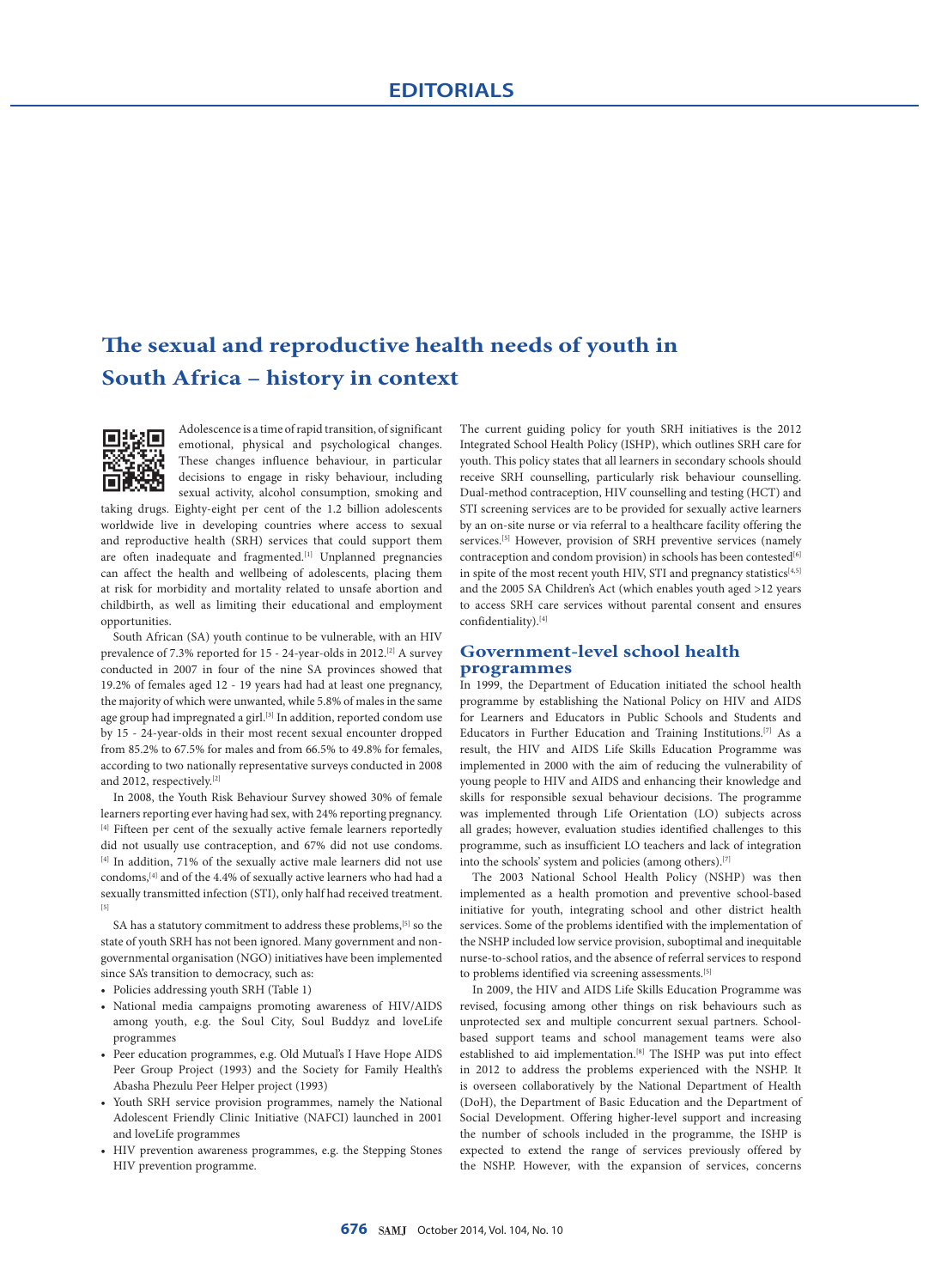regarding implementation, feasibility, effective service delivery and sustainability have been raised.<sup>[6]</sup> The latest policy addressing youth SRH is the DoH's integrated strategy on HIV, STIs and tuberculosis (TB), 2012 - 2016, which was rolled out in 2013.[7]

# **Research and evaluation of programmes and interventions**

Questions about the implementation and efficacy of the above policies have far-reaching implications with regard to the state of youth SRH. Although limited, research studies have evaluated some of the initiatives, and there are various reports on the effectiveness of different youth SRH interventions.

Three years after the loveLife programme was initiated, a baseline study in all SA provinces revealed no significant differences in HIV and STI prevalence between youth living in communities with loveLife youth centres and NAFCI interventions compared with those in communities with no interventions.<sup>[9]</sup> It appeared that awareness or knowledge of youth interventions did not necessarily translate into engagement and/or behaviour change. However, a qualitative study on the NAFCI in the Greater Tzaneen subdistrict in Limpopo Province showed that adolescents used the NAFCI services at the clinic, especially contraception, STI and pregnancy services. Despite this, pregnancy and STI rates in the area did not decrease and HCT services were under-utilised.<sup>[10]</sup>

A cross-sectional nationally representative household survey showed that men and women who participated in at least one loveLife programme were significantly less likely to be infected with HIV than those who did not.<sup>[11]</sup> Another cross-sectional populationbased household survey on 3 123 youth (aged 18 - 24 years) in four SA provinces reported that multimedia exposure and not face-toface programme exposure was found to be protective against HIV infection.[12]

The Youth Friendly Services (YFS) programme, managed by loveLife between 1999 and 2006, was taken over by the DoH in 2006. It was estimated that the YFS programme was implemented in 70% of primary healthcare facilities by 2012/13.[13] However, interviews conducted in 2011 with healthcare workers in eight healthcare centres in Agincourt, Mpumalanga Province, suggested that these services were lacking and fell below the national estimates.<sup>[13]</sup>

An evaluation of 12 youth centres (under the loveLife programme, DoH centres and Youth and Adolescent Reproductive Health centres) was conducted nationally in 2001 among 1 399 youth aged 12 - 24 years and their parents. The survey showed that overall, while there was a fair degree of awareness of these centres, only 29% of youth visited the sites.[14] Interestingly, centres offering recreational activities were busier than those providing SRH services only. Many of these centres have since ceased to function owing to lack of funding.

Overall, the evidence is that while several youth programmes have been implemented to address SRH, youth still face barriers when accessing this care.

The implementation of a school-based SRH model is discussed by Frolich *et al*. [15] in this issue of *SAMJ*. The school programme was provided by the Centre for the AIDS Programme of Research in South Africa (CAPRISA) mobile services. This model was developed for high-school students in 14 schools in KwaZulu-Natal Province and comprised in-school SRH components. It included information giving and counselling together with HCT and referral to in-school services or standard public health sector services if required.<sup>[15]</sup> The in-school services were provided by professional nurses from the study team and offered contraception including emergency contraception, HCT, syndromic management of STIs and pregnancy testing. In addition, referral was available for termination of pregnancy and HIV treatment and care. A counsellor was also available through a local NGO link who provided customised HCT incorporating counselling in relationships, negotiation around sex, high-risk sexual practices and assertive behaviour. These services were provided in the afternoon (12h00 - 16h00) and therefore could be accessed after the school day. The services were rotated through the schools. The model was designed with input from an extensive community consultation and uptake was high. The important finding that few referrals to out-of-school services were taken up, even though the local DoH had been consulted about the programme, highlights the reluctance to attend local DoH facilities for SRH care demonstrated by adolescent learners. This is supported by studies that have shown that healthcare workers lack adolescentfriendly training or restrict services to adolescents younger than 16 years,[4] and raises important concerns about whether these out-ofschool DoH- and NGO-driven services are acceptable, available and accessible, as it ultimately impacts upon service use by youth.

For long-term sustainability, the model implemented in the CAPRISA study would need to be adopted by the public sector, not only to provide the services but to ensure that the referral links with local facilities are youth friendly. Learners may lose interest and confidence in on-site services if they are unable or unwilling to attend standard services in their community. The model used in this study is aligned with the suggested model outlined in the ISHP, and the results suggest that the on-site approach is popular and acceptable to learners. However, the ISHP is also in the early stages of introduction, and though it is a good plan, it may be limited by resources in the public sector. As a follow-up to the CAPRISA study, we recommend that further research be undertaken to investigate how this on-site approach would be achieved if local public sector facilities could indeed spare staff to rotate through schools to provide services, and moreover provide

| Table 1. Policies addressing youth SRH                                                                 |                                                                                                                                                                  |
|--------------------------------------------------------------------------------------------------------|------------------------------------------------------------------------------------------------------------------------------------------------------------------|
| 1999                                                                                                   | National Policy on HIV and AIDS for Learners and Educators in Public Schools and Students and Educators in Further<br><b>Education and Training Institutions</b> |
| 2000                                                                                                   | National HIV and AIDS Life Skills Education Programme                                                                                                            |
| 2003                                                                                                   | National School Health Policy                                                                                                                                    |
| 2005                                                                                                   | South African Children's Act                                                                                                                                     |
| 2009                                                                                                   | Revised HIV and AIDS Life Skills Education Programme                                                                                                             |
| 2012                                                                                                   | Integrated School Health Policy                                                                                                                                  |
| 2013                                                                                                   | Department of Health's Integrated Strategy on HIV, STIs and TB, 2012 - 2016                                                                                      |
| $SRH =$ sexual and reproductive health; $STIs =$ sexually transmitted infections; $TB =$ tuberculosis. |                                                                                                                                                                  |